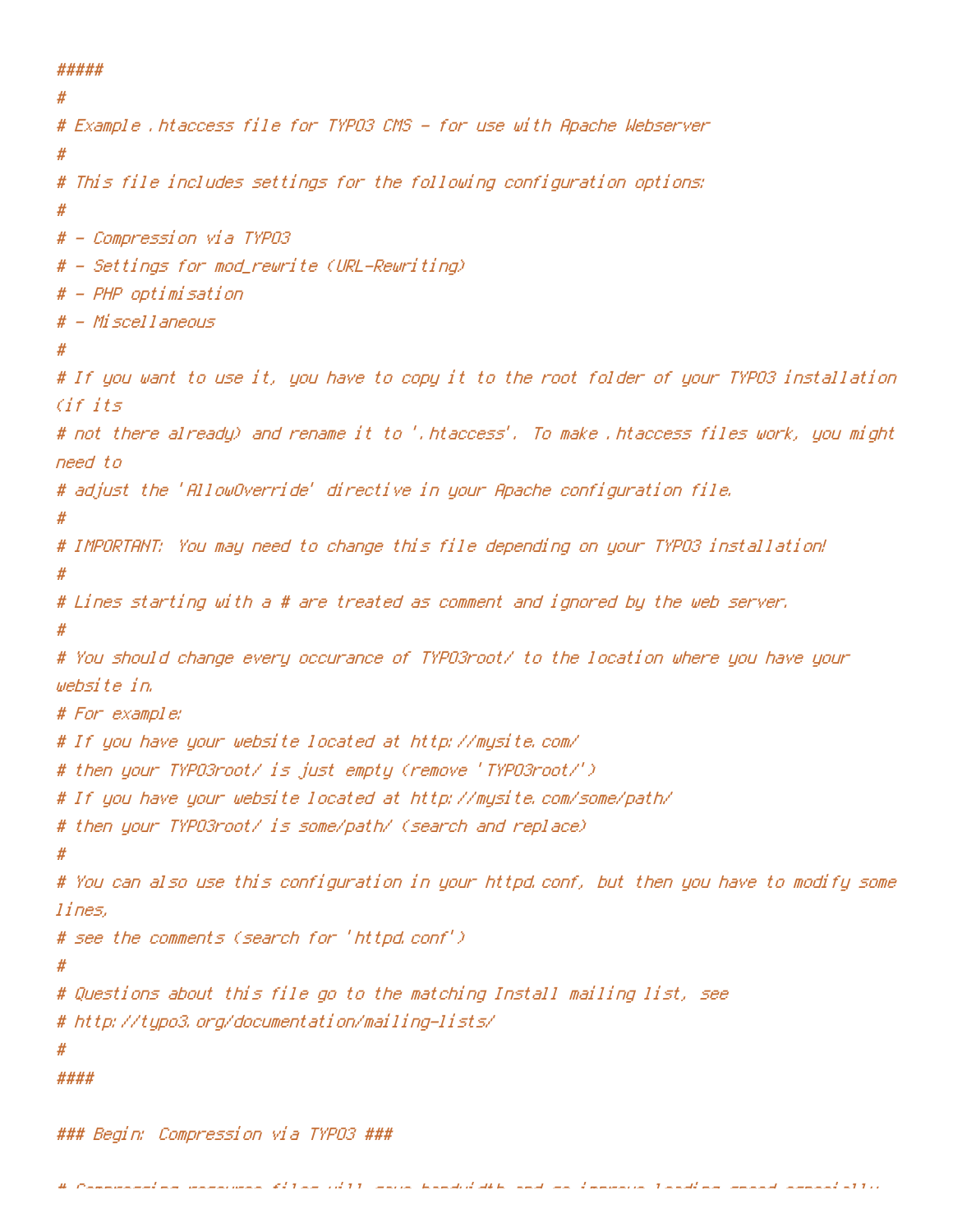# Compressing resource files will save bandwidth and so improve loading speed especially for users # with slower internet connections. TYPO3 can compress the .js and .css files for you. # \*) Uncomment the following lines and # \*) Set \$TYPO3\_CONF\_VARS['BE']['compressionLevel'] <sup>=</sup> '9' for the Backend # \*) Set \$TYPO3\_CONF\_VARS['FE']['compressionLevel'] <sup>=</sup> '9' together with the TypoScript properties # config.compressJs and config.compressCss for GZIP compression of Frontend JS and CSS files. #<FilesMatch "\.js\.gzip\$">

# AddType "text/javascript" .gzip #</FilesMatch> #<FilesMatch "\.css\.gzip\$"> # AddType "text/css" .gzip #</FilesMatch> #AddEncoding gzip .gzip

### End: Compression via TYPO3 ###

### Begin: Browser caching of ressource files ###

# Enable long browser caching for JavaScript and CSS files.

# This affects Frontend and Backend and increases performance. # You can also add other file extensions (like gif, png, jpg), if you want them to be longer cached, too.

<FilesMatch "\.(js|css)\$"> <IfModule mod\_expires.c> ExpiresActive on ExpiresDefault "access plus 7 days" </IfModule> FileETag MTime Size </FilesMatch>

### End: Browser caching of ressource files ###

### Begin: Settings for mod\_rewrite ###

# You need rewriting, if you use <sup>a</sup> URL-Rewriting extension (RealURL, CoolUri).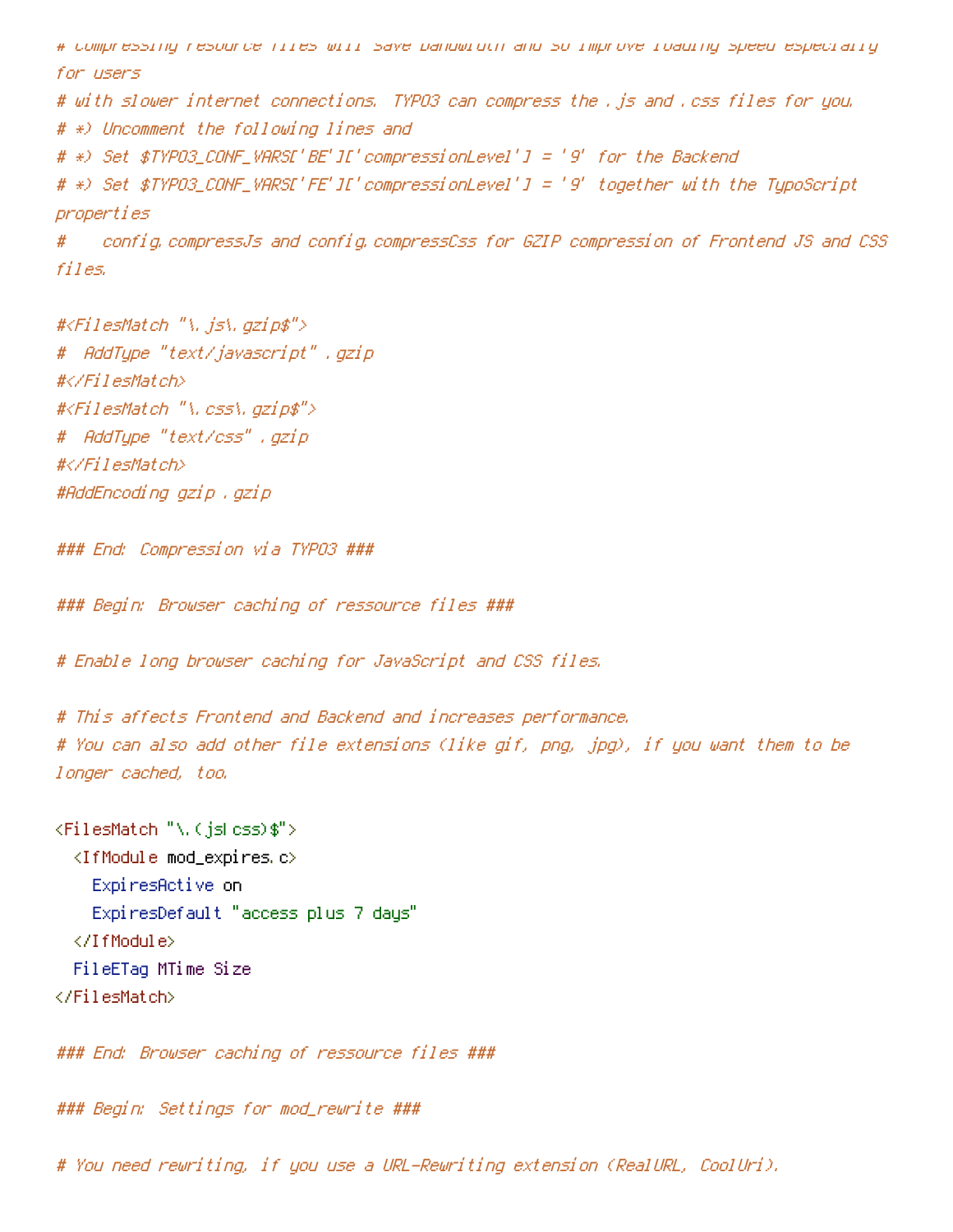<IfModule mod\_rewrite.c>

# Enable URL rewriting RewriteEngine On

# Change this path, if your TYPO3 installation is located in <sup>a</sup> subdirectory of the website root. RewriteBase /

# Rule for versioned static files, configured through: # - \$TYPO3\_CONF\_VARS['BE']['versionNumberInFilename'] # - \$TYPO3\_CONF\_VARS['FE']['versionNumberInFilename'] # IMPORTANT: This rule has to be the very first RewriteCond in order to work! RewriteCond %{REQUEST\_FILENAME} !-f RewriteCond %{REQUEST\_FILENAME} !-d RewriteRule ^(,+)\.(\d+)\.(php|js|css|png|jpg|gif|gzip)\$ \$1.\$3 [L]

```
# Basic security checks
# - Restrict access to deleted files in Recycler directories
# - Restrict access to TypoScript files in default templates directories
# - Restrict access to Private extension directories
# For httpd.conf, use these lines instead of the next ones:
# RewriteRule ^/TYPO3root/fileadmin/(.*/)?_recycler_/ - [F]
# RewriteRule ^/TYPO3root/fileadmin/templates/.*(\.txtl\.ts)$ - [F]
# RewriteRule ^/TYPO3root/typo3conf/ext/[^/]+/Resources/Private/ - [F]
RewriteRule ^fileadmin/(.*/)?_recycler_/ - [F]
RewriteRule ^fileadmin/templates/.*(\.txt|\.ts)$ - [F]
RewriteRule ^typo3conf/ext/[^/]+/Resources/Private/ - [F]
```

```
# Stop rewrite processing, if we are in the typo3/ directory.
# For httpd.conf, use this line instead of the next one:
# RewriteRule
^/TYPO3root/(typo3/|t3lib/|fileadmin/|typo3conf/|typo3temp/|uploads/|favicon\.ico) - [L]
RewriteRule ^(typo3/It3lib/Ifileadmin/Itypo3conf/Itypo3temp/Iuploads/Ifavicon\.ico) - [L]
```

```
# If the file/symlink/directory does not exist => Redirect to index.php.
# For httpd.conf, you need to prefix each '%{REQUEST_FILENAME}' with '%{DOCUMENT_ROOT}'.
RewriteCond %{REQUEST_FILENAME} !-f
RewriteCond %{REQUEST_FILENAME} !-d
RewriteCond %{REQUEST_FILENAME} !-l
```